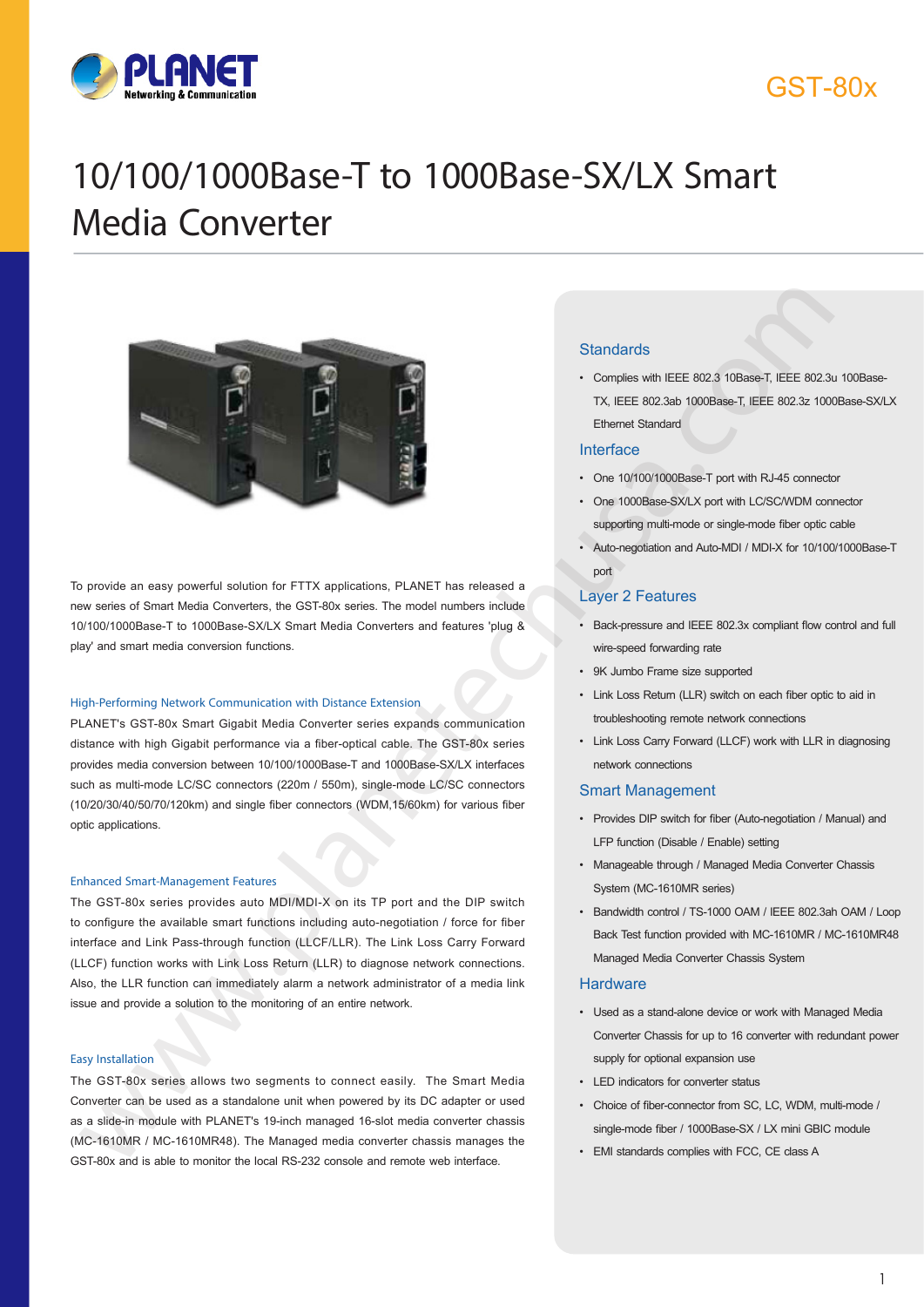

### **Applications**

#### Fiber-Optic Networking for ISP, Enterprise, and Home

PLANET's GST-80x provides advanced media conversion technology. The 10/100/1000Base-T and 1000Base-SX/LX interfaces fulfill the different kinds of demands that expanding networks grows and demand. The GST-80x provides diverse fiber connect type options for different network applications. The GST-80x can work as a standalone device or be installed in a central management media converter chassis for centralized management. When working with the management media converter chassis, the GST-80x is a hot swappable device that prevents network downtime. The GST-80x is the ideal solution for ISPs, campuses and enterprises to build a FTTH (Fiber to the Home) or FTTC (Fiber to the Curb), and FTTB (Fiber to the Building) network.

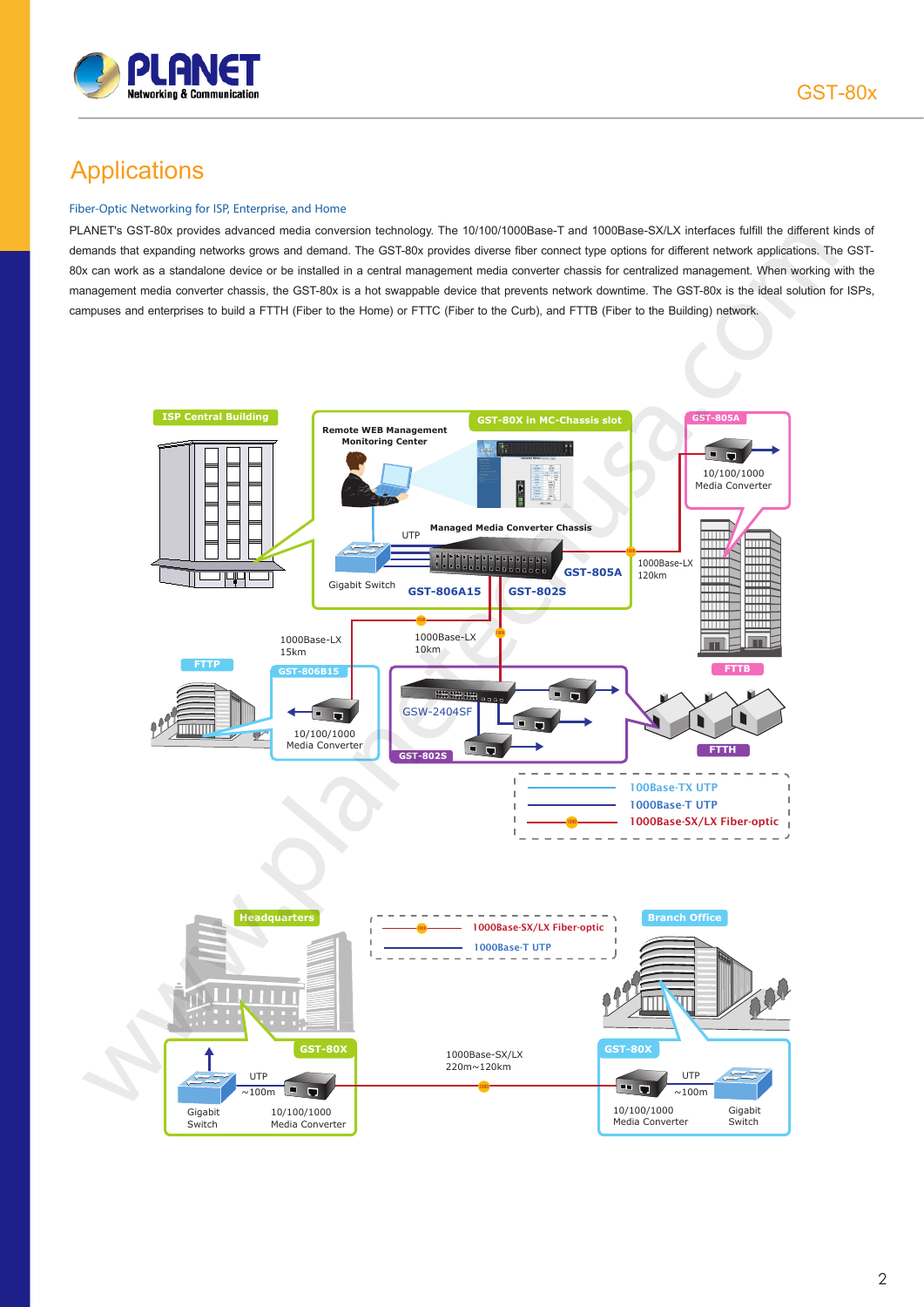

## **Specifications**

| Model                          | <b>GST-802</b>                                                                                                                                           | <b>GST-802S</b>                                                                                                                                  |  | GST-805A GST-806A15 GST-806B15 GST-806A60 GST-806B60                                                                      |  |  |  |
|--------------------------------|----------------------------------------------------------------------------------------------------------------------------------------------------------|--------------------------------------------------------------------------------------------------------------------------------------------------|--|---------------------------------------------------------------------------------------------------------------------------|--|--|--|
| <b>Hardware Specifications</b> |                                                                                                                                                          |                                                                                                                                                  |  |                                                                                                                           |  |  |  |
| Standards                      | IEEE 802.3, 10Base-T<br>IEEE 802.3u, 100Base-TX<br>IEEE 802.3ab, 1000Base-T<br>IEEE 802.3z, 1000Base-SX/LX<br>IEEE 802.3ah OAM                           |                                                                                                                                                  |  |                                                                                                                           |  |  |  |
| Ports                          | 1 x 10/100/1000Base-T port<br>1 x 1000Base-SX/LX port                                                                                                    |                                                                                                                                                  |  |                                                                                                                           |  |  |  |
| Copper Interface               |                                                                                                                                                          | RJ-45 port (Auto-MDI/MDI-X) Twisted Pair                                                                                                         |  |                                                                                                                           |  |  |  |
| Optic Interface                | GST-802 / GST-802S: SC<br>GST-805A: SFP<br>GST-806A15 / GST-806B15 / GST-806A60 / GST-806B60: WDM                                                        |                                                                                                                                                  |  |                                                                                                                           |  |  |  |
| Optic Wavelength               | GST-802: 850nm<br>GST-802S: 1310nm<br>GST-805A: N/A                                                                                                      | GST-806A15: TX:1310nm / RX:1550nm<br>GST-806B15: TX:1550nm / RX:1310nm<br>GST-806A60: TX:1310nm / RX:1550nm<br>GST-806B60: TX:1550nm / RX:1310nm |  |                                                                                                                           |  |  |  |
| Launch Power(dBm) Max.         | GST-802: -4 dBm<br>GST-802S: -3 dBm<br>GST-805A: N/A<br>GST-806A15: -3 dBm<br>GST-806B15: +5 dBm<br>GST-806A60: -3 dBm<br>GST-806B60: +4 dBm             |                                                                                                                                                  |  |                                                                                                                           |  |  |  |
| Launch Power(dBm) Min.         | GST-802: - 9.5 dBm<br>GST-802S: -9.5dBm<br>GST-805A: N/A<br>GST-806A15: -9 dBm<br>GST-806B15: 0 dBm<br>GST-806A60: -9 dBm<br>GST-806B60: -1 dBm          |                                                                                                                                                  |  |                                                                                                                           |  |  |  |
| <b>Receive Sensitivity</b>     | GST-802: -13.5 dBm<br>GST-802S: -14.4 dBm<br>GST-805A: N/A<br>GST-806A15: -21 dBm<br>GST-806B15: -25 dBm<br>GST-806A60: - 21 dBm<br>GST-806B60: - 25 dBm |                                                                                                                                                  |  |                                                                                                                           |  |  |  |
| Maximum Input power            | GST-802: -18 dBm<br>GST-802S: - 20 dBm<br>GST-805A: N/A<br>GST-806A15: -3 dBm<br>GST-806B15: -3 dBm<br>GST-806A60: -2 dBm<br>GST-806B60: - 2 dBm         |                                                                                                                                                  |  |                                                                                                                           |  |  |  |
| Speed Twisted-pair             | 10/20Mbps for Half / Full-Duplex<br>2000Mbps for Full-Duplex                                                                                             | 100/200Mbps for Half / Full-Duplex                                                                                                               |  |                                                                                                                           |  |  |  |
| Speed Fiber-optic              | 2000Mbps for Full-Duplex                                                                                                                                 |                                                                                                                                                  |  |                                                                                                                           |  |  |  |
| Cable Twisted-pair             |                                                                                                                                                          | 10Base-T: 2-pair UTP Cat. 3,4,5, up to 100m<br>100Base-TX: 2-pair UTP Cat. 5, up to 100m<br>1000Base-T: 4-pair STP Cat 5 up to 100m              |  |                                                                                                                           |  |  |  |
| Cable Fiber-optic Cable        |                                                                                                                                                          | · 50/125µm or 62.5/125µm multi-mode fiber cable, up to 220/550m.                                                                                 |  | • 9/125µm single-mode cable, provides long distance for 10/20/30/40/50/70/120km (vary on fiber transceiver or SFP module) |  |  |  |
| <b>LED</b> Indicator           | • PWR (Green)<br>• TP: 1000, LINK/ACT<br>• Fiber: LINK/ACT                                                                                               |                                                                                                                                                  |  |                                                                                                                           |  |  |  |
| <b>DIP Switch</b>              | Fiber (Auto-negotiation / Manual), LFP (Disable / Enable)                                                                                                |                                                                                                                                                  |  |                                                                                                                           |  |  |  |
| <b>Power Consumption</b>       | 3.1 Watts / 10BTU (maximum)                                                                                                                              |                                                                                                                                                  |  |                                                                                                                           |  |  |  |
| <b>OAM</b>                     | TS-1000, IEEE 802.3ah terminal                                                                                                                           |                                                                                                                                                  |  |                                                                                                                           |  |  |  |